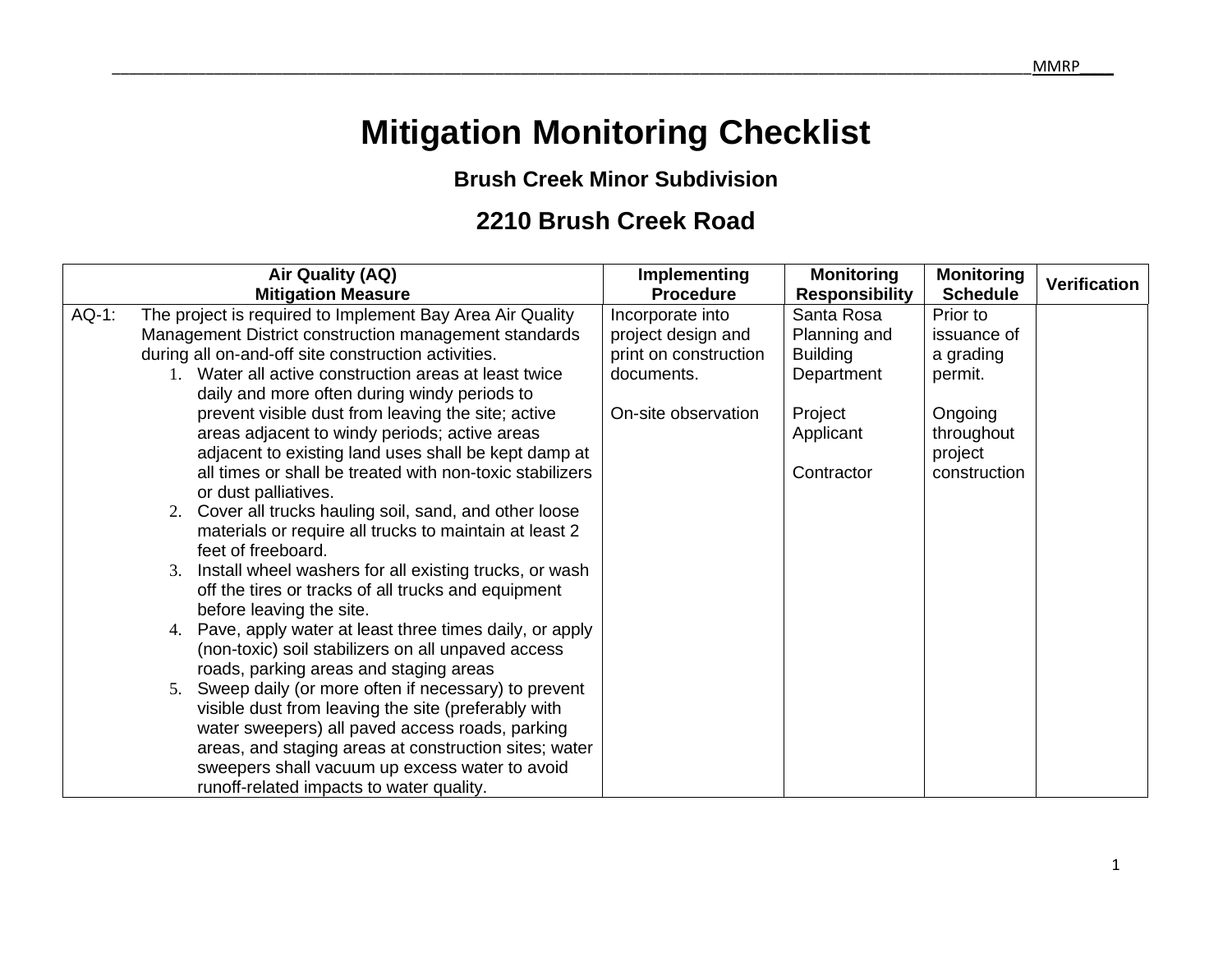|               | 6. Sweep streets daily, or more often if necessary<br>(preferably with water sweepers) if visible soil<br>material is carried onto adjacent public streets.<br><b>Biological Resources (BIO)</b><br><b>Mitigation Measure</b>                                                                                          | Implementing<br><b>Procedure</b>                                                                                                                                                                                                                             | <b>Monitoring</b><br><b>Responsibility</b>                                          | <b>Monitoring</b><br><b>Schedule</b>                                       | <b>Verification</b> |
|---------------|------------------------------------------------------------------------------------------------------------------------------------------------------------------------------------------------------------------------------------------------------------------------------------------------------------------------|--------------------------------------------------------------------------------------------------------------------------------------------------------------------------------------------------------------------------------------------------------------|-------------------------------------------------------------------------------------|----------------------------------------------------------------------------|---------------------|
| <b>BIO-1:</b> | 1. All construction activities should be performed<br>outside the migratory nesting season between<br>September 1 and January 31 to avoid significant<br>impact Proposed project activities shall not occur<br>during nesting season, February 1 through August<br>31.                                                 | Conduct a pre-<br>construction nesting<br>bird survey by a<br>qualified biologist if<br>construction would<br>occur during bird<br>nesting season.                                                                                                           | Santa Rosa<br>Planning and<br><b>Building</b><br>Department<br>Project<br>Applicant | Prior to<br>construction<br>activities<br>Ongoing<br>throughout<br>project |                     |
|               | 2. If work must be performed during nesting season, a<br>pre-construction nesting bird survey should be<br>performed in all areas within 250 feet of proposed<br>activities.                                                                                                                                           | The City shall be<br>provided with the<br>resume of the<br>qualified biologist                                                                                                                                                                               | Contractor<br>Qualified<br><b>Biologist</b>                                         | construction                                                               |                     |
|               | 3. If nests are found, an appropriately sized no-<br>disturbance buffer should be placed around the nest<br>directed by the qualified biologist conducting the<br>survey. Buffers should remain in place until all<br>young have fledged, or the biologist has confirmed<br>that the nest has been naturally predated. | demonstrating<br>nesting bird survey<br>and detection<br>experience.<br>The qualified<br>biologist shall have<br>minimum of 2 years<br>for experience<br>implementing the<br>CDFW 2012 survey<br>methodology<br>resulting in<br>detections.<br>If necessary, |                                                                                     |                                                                            |                     |
|               |                                                                                                                                                                                                                                                                                                                        | establish a protection<br>buffer zone.                                                                                                                                                                                                                       |                                                                                     |                                                                            |                     |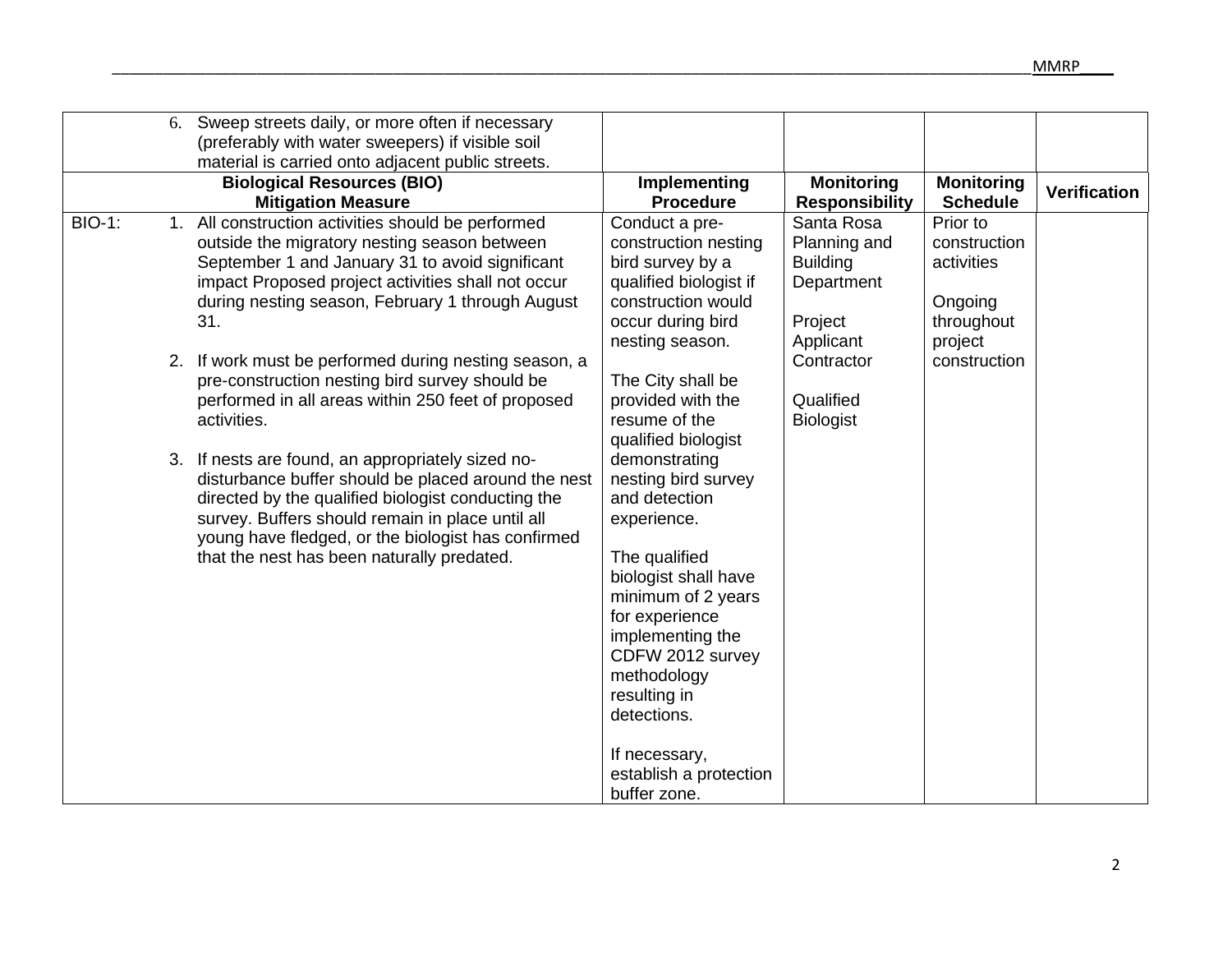| <b>BIO-2:</b> | 4. Prior to activities in areas where bat roosts may be<br>present, a qualified bat biologist shall perform a pre-<br>construction roost survey (dusk emergence survey)<br>no more than 10 days prior to the start of activities<br>with potential to disturb bats or their habitat during<br>the maternity season between April and September<br>to avoid potential impacts to active maternity sties<br>and/or pregnant females.<br>5. If no maternity roost is found, any felled trees should<br>be left overnight prior to removal from the site or on-<br>site chipping to allow any solitary bats to exit the<br>roost. | Conduct a pre-<br>construction dusk<br>emergence survey by<br>a qualified bat<br>biologist if<br>construction would<br>occur during<br>maternity season.<br>The City shall be<br>provided with the<br>resume of the<br>qualified biologist<br>demonstrating<br>roosting bat survey<br>and detection<br>experience<br>If necessary,<br>establish a protection<br>buffer zone.<br>If no maternity roost<br>is found, any felled<br>trees should be left<br>overnight prior to<br>removal. | Santa Rosa<br>Planning and<br><b>Building</b><br>Department<br>Project<br>Applicant<br>Contractor<br><b>Qualified Bat</b><br><b>Biologist</b> | Prior to<br>construction<br>activities<br>Ongoing<br>throughout<br>project<br>construction |                     |
|---------------|-------------------------------------------------------------------------------------------------------------------------------------------------------------------------------------------------------------------------------------------------------------------------------------------------------------------------------------------------------------------------------------------------------------------------------------------------------------------------------------------------------------------------------------------------------------------------------------------------------------------------------|-----------------------------------------------------------------------------------------------------------------------------------------------------------------------------------------------------------------------------------------------------------------------------------------------------------------------------------------------------------------------------------------------------------------------------------------------------------------------------------------|-----------------------------------------------------------------------------------------------------------------------------------------------|--------------------------------------------------------------------------------------------|---------------------|
|               | <b>CULTURAL RESOURCES (CUL)</b>                                                                                                                                                                                                                                                                                                                                                                                                                                                                                                                                                                                               | Implementing<br><b>Procedure</b>                                                                                                                                                                                                                                                                                                                                                                                                                                                        | <b>Monitoring</b>                                                                                                                             | <b>Monitoring</b><br><b>Schedule</b>                                                       | <b>Verification</b> |
|               | <b>Mitigation Measure</b>                                                                                                                                                                                                                                                                                                                                                                                                                                                                                                                                                                                                     |                                                                                                                                                                                                                                                                                                                                                                                                                                                                                         | <b>Responsibility</b>                                                                                                                         |                                                                                            |                     |
| $CUL-1$ :     | Unanticipated subsurface archaeological finds in the                                                                                                                                                                                                                                                                                                                                                                                                                                                                                                                                                                          | Incorporate into                                                                                                                                                                                                                                                                                                                                                                                                                                                                        | Santa Rosa                                                                                                                                    | Prior to                                                                                   |                     |
|               | Sonoma County are common; indeed, the proximity to                                                                                                                                                                                                                                                                                                                                                                                                                                                                                                                                                                            | project design and                                                                                                                                                                                                                                                                                                                                                                                                                                                                      | Planning and                                                                                                                                  | issuance of                                                                                |                     |
|               | Rincon Creek suggests the project area may have been                                                                                                                                                                                                                                                                                                                                                                                                                                                                                                                                                                          | print on construction                                                                                                                                                                                                                                                                                                                                                                                                                                                                   | <b>Building</b>                                                                                                                               | a demolition                                                                               |                     |
|               | favorable to human acitivity. Therefore, the following                                                                                                                                                                                                                                                                                                                                                                                                                                                                                                                                                                        | documents                                                                                                                                                                                                                                                                                                                                                                                                                                                                               | Department                                                                                                                                    | and/or                                                                                     |                     |
|               | recommendations are provided as mitigation to ensure that                                                                                                                                                                                                                                                                                                                                                                                                                                                                                                                                                                     |                                                                                                                                                                                                                                                                                                                                                                                                                                                                                         |                                                                                                                                               | grading                                                                                    |                     |
|               | cultural resources are not adversely affected by the                                                                                                                                                                                                                                                                                                                                                                                                                                                                                                                                                                          |                                                                                                                                                                                                                                                                                                                                                                                                                                                                                         |                                                                                                                                               | permit.                                                                                    |                     |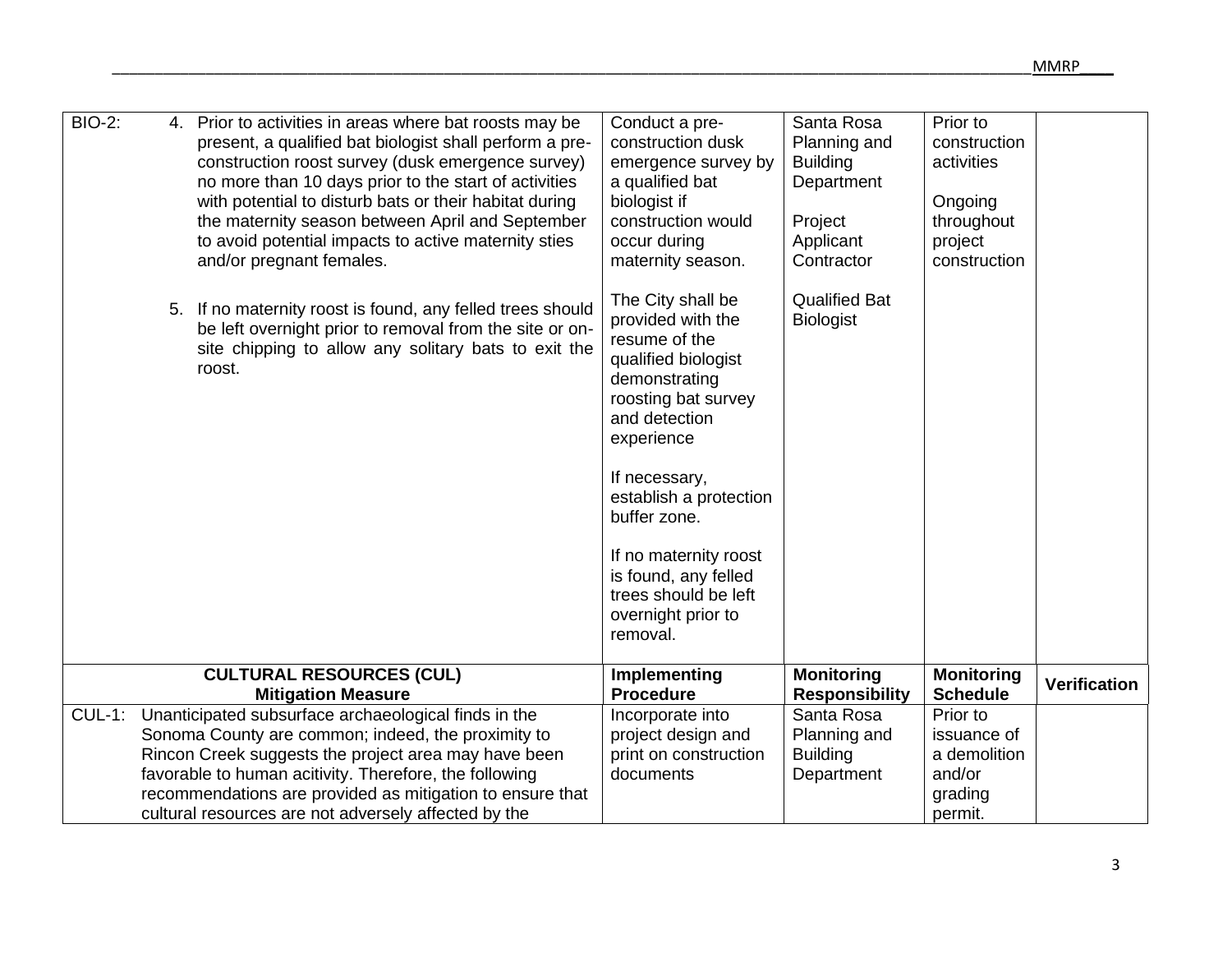| proposed project. The project as presently designed is not<br>expected to have an adverse effect on cultural resources. | Conduct a<br>preconstruction | Project<br>Applicant | During      |  |
|-------------------------------------------------------------------------------------------------------------------------|------------------------------|----------------------|-------------|--|
| The project should be allowed to proceed given the                                                                      | meeting with key             |                      | ground      |  |
| following recommendations.                                                                                              | construction                 | Contractor           | disturbance |  |
|                                                                                                                         | personal.                    |                      | activities. |  |
| 1. Unanticipated Discovery of Cultural Resources- If                                                                    |                              | Qualified            |             |  |
| previously unidentified cultural resources are                                                                          | On-site observation.         | Archaeologist        |             |  |
| encountered during project implementation, avoid                                                                        |                              |                      |             |  |
| altering the materials and their stratigraphic context.                                                                 |                              | <b>Native</b>        |             |  |
| A qualified professional archaeologist should be                                                                        |                              | American             |             |  |
| contacted to evaluate the situation. Project                                                                            |                              | Heritage             |             |  |
| personnel should not collect cultural resources.                                                                        |                              | Commission           |             |  |
| Prehistoric resources include, but are not limited to,                                                                  |                              |                      |             |  |
| chert or obsidian flakes, projectile points, mortars,                                                                   |                              |                      |             |  |
| pestles, and dark friable soil containing shell and                                                                     |                              |                      |             |  |
| bone dietary debris, heat-affected rock, or human                                                                       |                              |                      |             |  |
| burials. Historic resources include stone or abode                                                                      |                              |                      |             |  |
| foundations or walls; structures and remains with                                                                       |                              |                      |             |  |
| square nails; and refuse deposits or bottle dumps,                                                                      |                              |                      |             |  |
| often located in old wells or privies.                                                                                  |                              |                      |             |  |
| 2. Tribal monitoring shall be instituted for ground-                                                                    |                              |                      |             |  |
| disturbing activities associated with the project's                                                                     |                              |                      |             |  |
| Area of Potential Effect (APE). Monitoring shall be                                                                     |                              |                      |             |  |
| performed by a Federated Indians of Graton                                                                              |                              |                      |             |  |
| Rancheria (FIGR) tribal monitor. The tribal monitor                                                                     |                              |                      |             |  |
| will consist of monitoring the excavation, grading,                                                                     |                              |                      |             |  |
| trenching and other earth-moving processes. In the                                                                      |                              |                      |             |  |
| event cultural resources are discovered during                                                                          |                              |                      |             |  |
| grading or other construction activities, work shall                                                                    |                              |                      |             |  |
| immediately be halted within the vicinity of the                                                                        |                              |                      |             |  |
| find. The Northwest Information Center shall be                                                                         |                              |                      |             |  |
| notified. A qualified archeologist shall be consulted                                                                   |                              |                      |             |  |
| for an on-site evaluation. Additional mitigation may                                                                    |                              |                      |             |  |
| be required by the City per the Archeologist's                                                                          |                              |                      |             |  |
| recommendations.                                                                                                        |                              |                      |             |  |